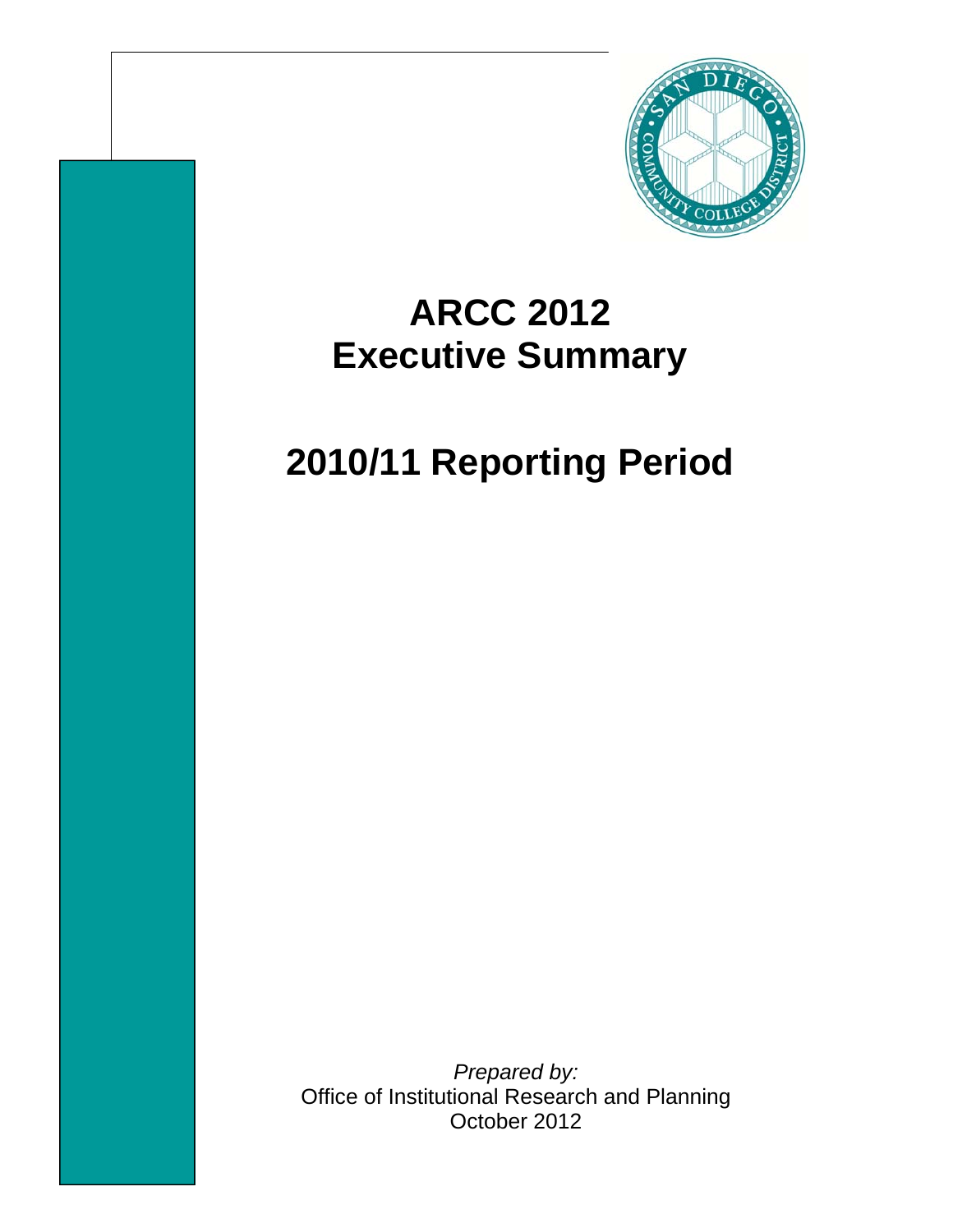#### **Introduction**

Accountability Reporting for Community Colleges (ARCC) provides a framework for an annual evaluation of California community colleges with measurable performance indicators developed by the Chancellor's Office in consultation with researchers. The 2012 report represents the seventh formal year of reporting ARCC indicators<sup>1</sup>, including:

- 1. Student Progress and Achievement Rate (SPAR): Degree, Certificate or Transfer
- 2. Percent of Students Who Attempted a Degree/Certificate/Transfer Course and Earned at Least 30 Units
- 3. Annual Persistence Rate (Fall to Fall)
- 4. Annual Successful Course Completion Rate for Credit Vocational Courses
- 5. Annual Successful Course Completion Rate for Credit Basic Skills Courses
- 6. Improvement Rates for Credit ESL and Basic Skills Courses<sup>2</sup>
- 7. CDCP Progress and Achievement Rate for Continuing Education

The ARCC report includes statewide indicators and peer groups<sup>3</sup> as a frame of reference for benchmark reporting.

#### **Highlights**

 $\overline{a}$ 

#### **Outcomes**

- All three credit colleges have shown positive gains on the annual persistence indicator, the credit ESL improvement rates, and the improvement rates for credit basic skills courses.
- In the most recent cohort, all three colleges performed close to or above the statewide average on the Student Progress and Achievement Rate (SPAR) and credit ESL improvement rate, but below the statewide average on the percent of students with an intent to complete 30 units, annual persistence, and credit basic skills improvement rate. Performance on the remaining indicators varied by college.
- For 2010-11, the colleges varied in performance on most ARCC indicators compared to their peer groups. However, all colleges performed close to or above their peer groups on the Student Progress and Achievement Rate (SPAR), and below their peer groups on annual persistence and the credit basic skills improvement rate.
- The non-credit CDCP performance rate has increased slightly over the three cohorts and remained comparable to similar non-credit colleges. More importantly, this rate is expected to increase significantly when ARCC begins to track non-credit indicators.

<sup>1</sup> See the 2012 ARCC report for detailed explanation of performance indicators.

 $2$  Note that this indicator has incomplete data and may not reflect accurate rates.

<sup>&</sup>lt;sup>3</sup> Peer groups are groupings of colleges determined through cluster analysis that groups factors that have proven to affect or predict the outcome. Some factors used include: student demographics, proximity to a university, economic service area index of household income, average unit load, percentage of adult males in student population, percentage of students receiving financial aid, and number of English as a second language speakers.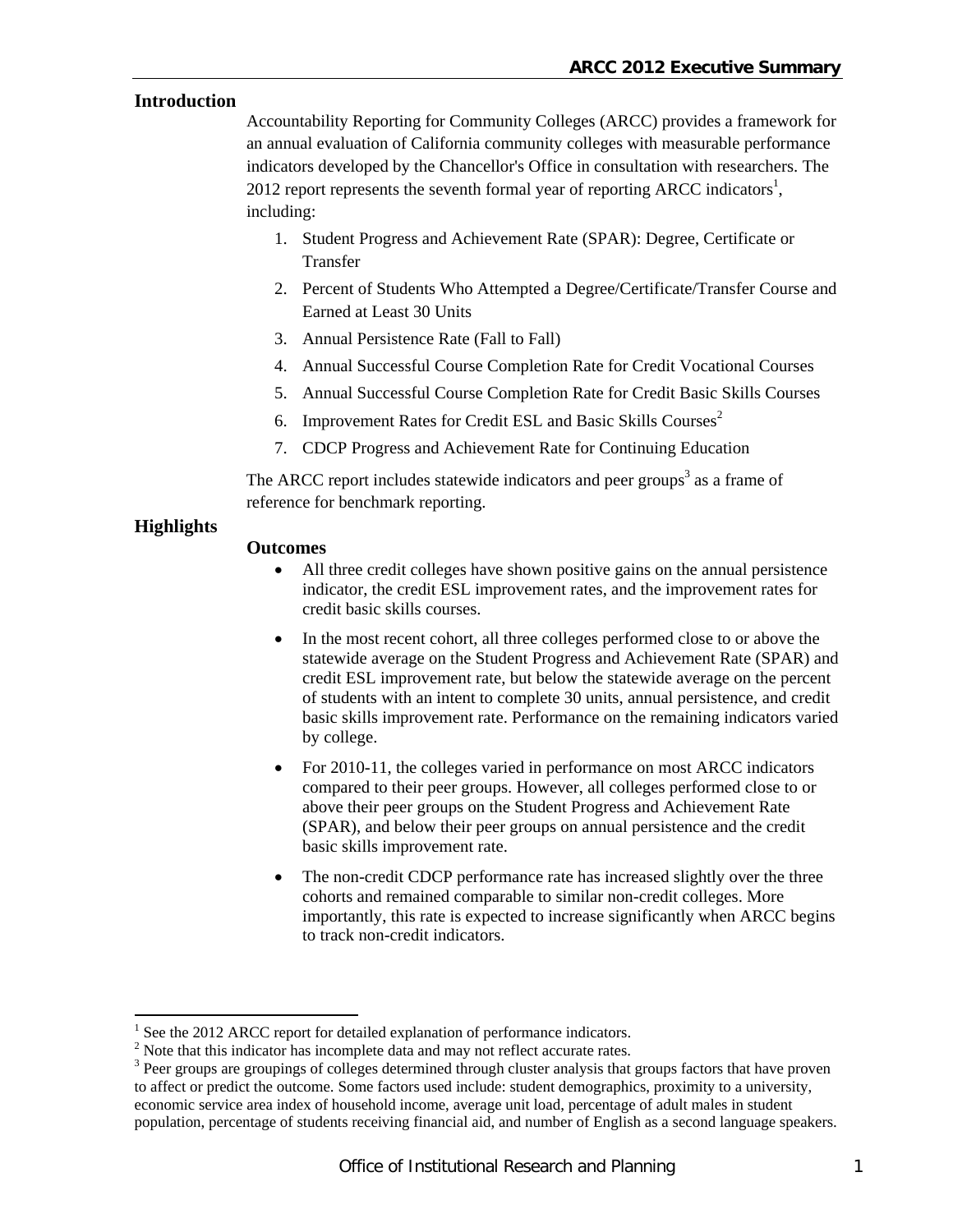#### **Response**

- City College recognized its challenges toward improving student outcome measures and has implemented numerous academic and student support initiatives to foster student success such as student learning communities, early/middle high school programs, and supplemental instruction.
- Mesa College has committed to improving performance on ARCC indicators relative to peer-group colleges, and has undertaken several initiatives to improve the success of first-time students and basic skills students such as Student Success Day, Freshman Year Experience, accelerated pathways, and tutoring.
- Miramar College is dedicated to continually improving basic skills student achievement through the development of a culture of inquiry and implementation of strategies recommended by the Basic Skills Committee.
- Continuing Education redoubled efforts and collaborations across the District to transition non-credit students to credit programs and to make non-credit certificates more attainable.

#### **Strategies for Improvement**

- City, Mesa, Miramar, and Continuing Education have created strategies for improving ARCC indicators. Some strategies include:
	- Statistics Pathway Project (Statway) and Learning Communities (e.g., First Year Experience, Puente, New Horizons, EOPS, and Umoja).
	- Services and activities to improve student persistence (e.g., Student Success Day, orientation, Welcome Week, Student Services Fair).
	- Comprehensive tutoring, supplemental instruction and instructional assistants for Basic Skills math, English and ESOL courses.
	- Professional staff development on best practices in student retention and basic skills instruction.
	- Campaigns, planning groups, and programs designed to increase student awareness of transfer opportunities and benefits of degree attainment.
	- New curriculum, re-aligned curriculum, and strategic initiatives (e.g., orientation, Transfer Academy, and Summer Bridge Program) to transition students from non-credit to credit classes.

#### **City College**

- All of City College's performance indicators remained comparable or showed improvement from the initial cohort to the latest cohort, including: Student Progress and Achievement Rate (SPAR), percent of students earning at least 30 units, annual persistence rate, successful course completion rates for credit vocational and basic skills courses, and improvement rates for credit ESL and basic skills.
- One area for improvement is the college's performance on the peer-grouped indicators. In the most recent cohort, all indicators revealed rates that fell below the peer group average by 2.3% to 20.2%, with the exception of the Student Progress and Achievement Rate (SPAR), which was above the peer group average by 3.7%.
- In its recent ARCC self-assessment, City College recognized its challenges toward improving student outcome measures and has implemented a variety of special academic and student-support initiatives to foster student success.